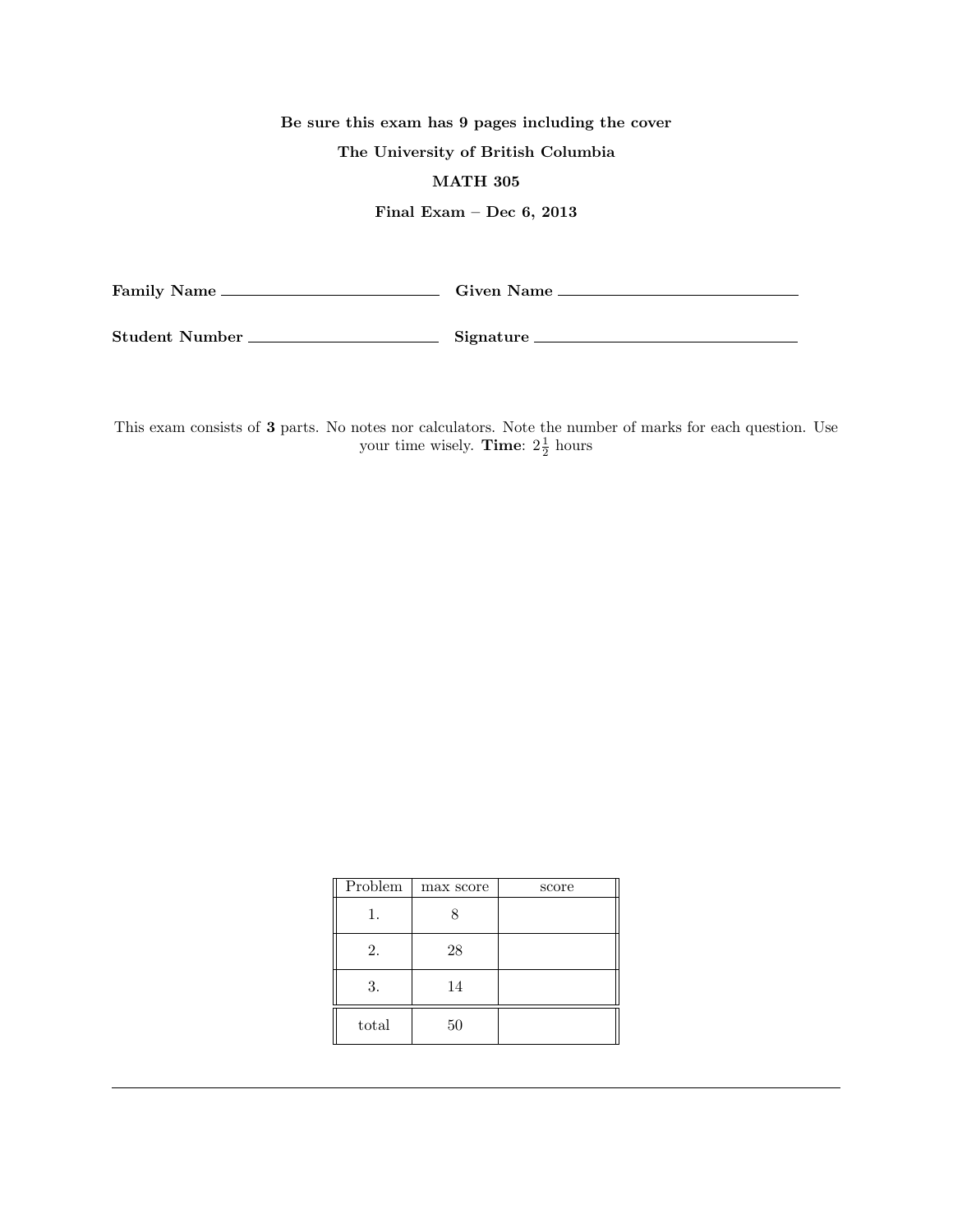(8 points) 1. Answer the following multiple choice questions. Check your answer very carefully. Your answer will be marked right or wrong (work will not be considered for this problem).

(2 points) (a) Let  $f(z) = \frac{1}{z^2(1-z)^3}$ . Then the residue of f at  $z = 1$ , denoted as Res(f; 1) is A. 6 B. −6 C. 3 D. −3

E. None of the above.

(2 points) (b) Let  $f(z) = 1/(z^2 + 1)$ . Let  $\Gamma$  be the positively oriented eclipse  $\{z = x + iy : x^2 + \frac{(y-2)^2}{4} = 1\}$ . Then  $\int_{\Gamma} f(z) dz =$ A. 0

- B. π
- C.  $-\pi$
- D.  $\pi/2$
- E. None of the above.

(b)

(a)

 $(2 \text{ points})$  (c) Which of the following is/are true? (There may be more than one choices!)

- A. The function  $f(z) = \frac{\sin z}{\cos z}$  has only isolated singularities which are simple poles
	- B. The function  $f(z) = \frac{\cos z}{z^2} \frac{1}{z^2}$  is bounded in the disk  $\{z : |z| \le 1\}$
- C. There does not exist a bounded function which is analytic in the region  $\{z : |z| > 1\}$
- D. None of the above hold true.

(c)

(2 points) (d)  $\sum_{k=1}^{\infty} \frac{1}{k^2}$ (hint: use Residue Theory) A.  $\pi \frac{\cosh(2\pi)}{\sinh(2\pi)}$  $\sinh(2\pi)$ B.  $\pi \frac{\sinh(2\pi)}{\cosh(2\pi)}$  $cosh(2\pi)$ C.  $\frac{\pi}{4}$  $\sinh(2\pi)$  $\cosh(2\pi)$ D.  $\frac{\pi}{4}$  $\cosh(2\pi)$  $\sinh(2\pi)$ E. None of the above

(d)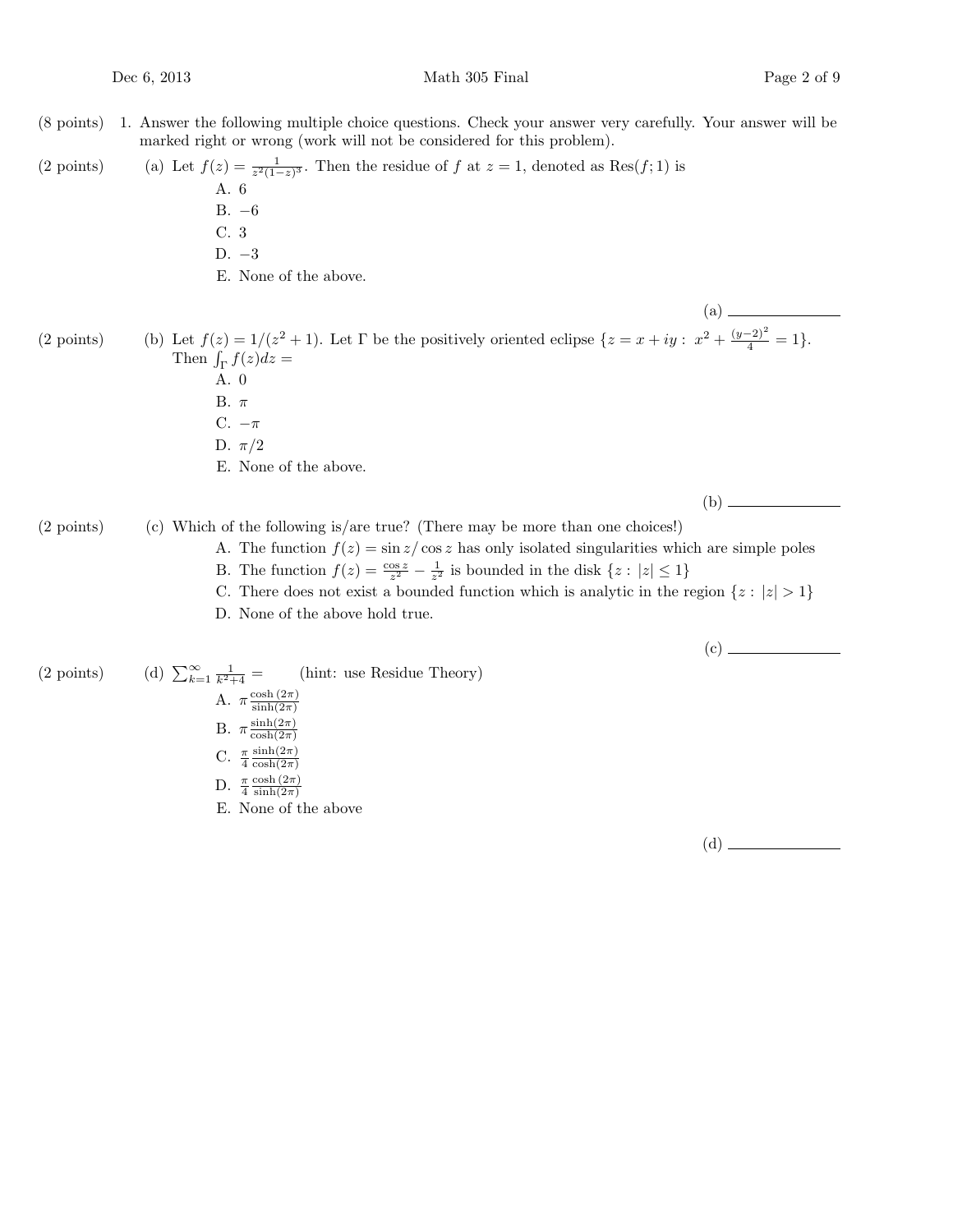- (28 points) 2. Compute the following integrals and simplify your answer to the best possible. Show in detail how you arrive at your answer (work will be considered for this problem, DO NOT omit steps!).
- (8 points) (a) Find the Laurent series for  $f(z) = \frac{1}{(z-1)^2(z-3)}$  valid for (A)  $0 < |z-1| < 2$  and (B)  $0 < |z-3| < 2$ . You need to write out the explicit expression for the first four terms.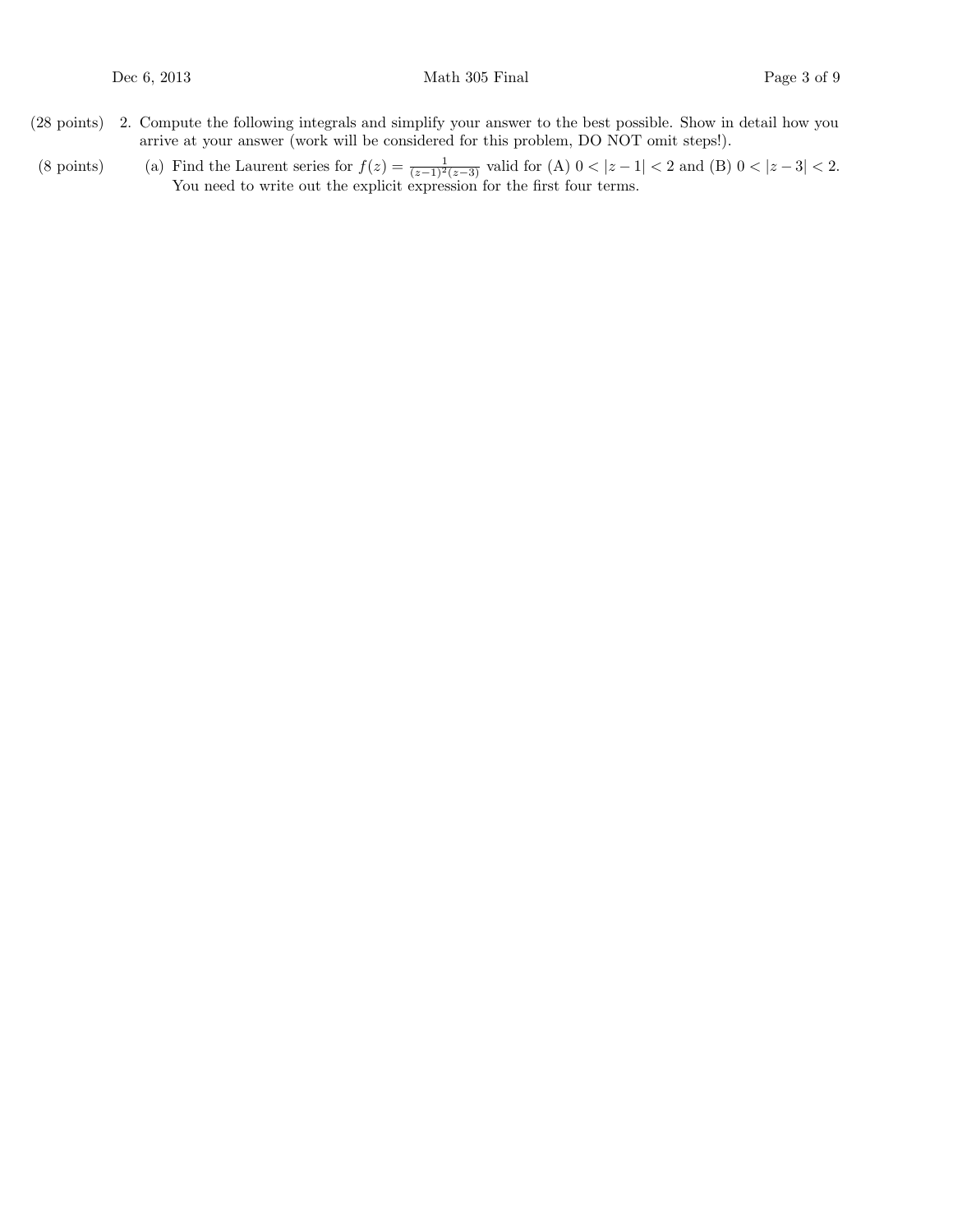(8 points) (b) By using the Residue Theory, compute the integral  $\int_{-\infty}^{\infty} \frac{x \cos x}{x^2-3x+2} dx$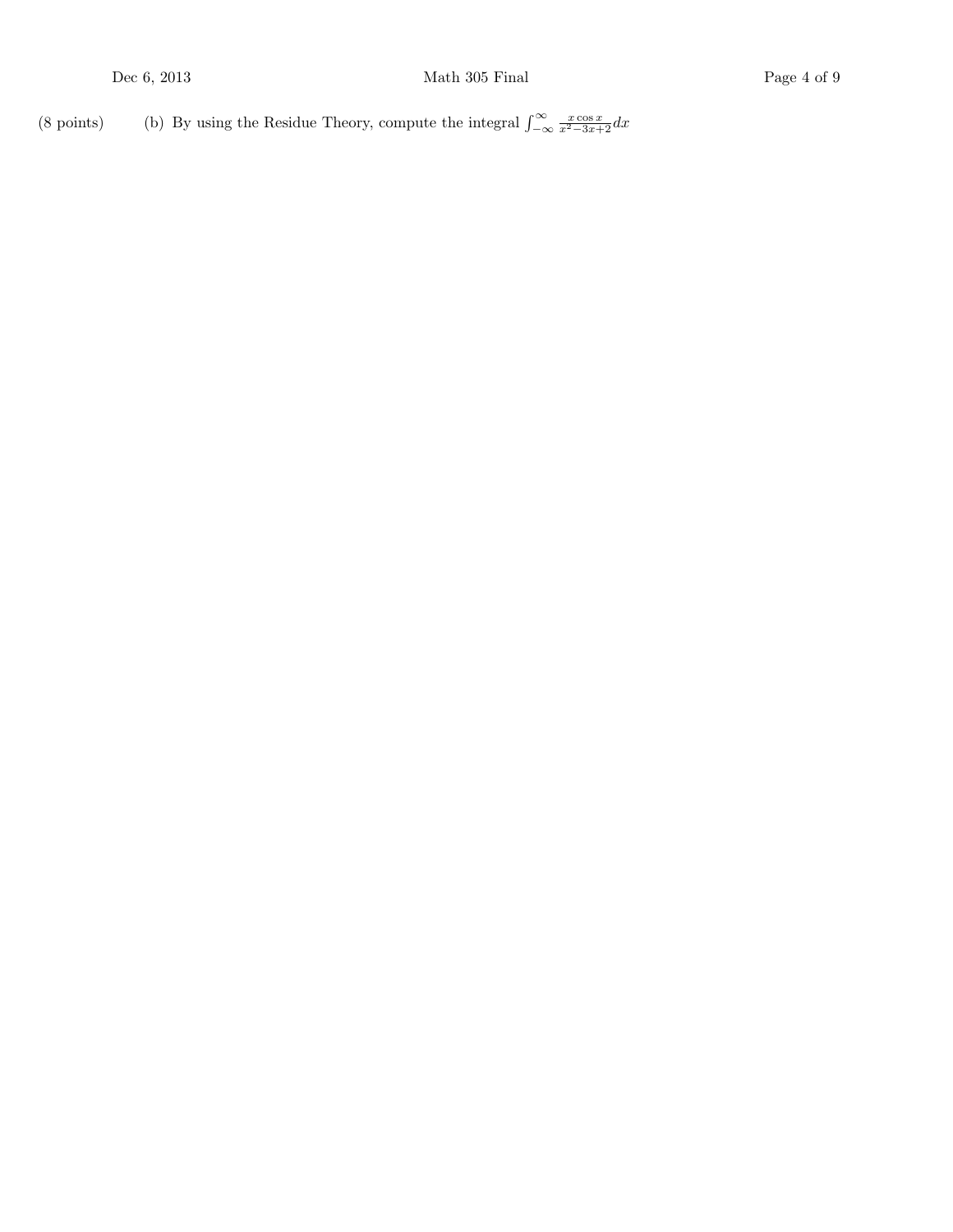(5 points) (c) By using the Residue Theory, compute the integral

$$
I=\int_0^\infty \frac{x}{x^3+1}dx
$$

(c)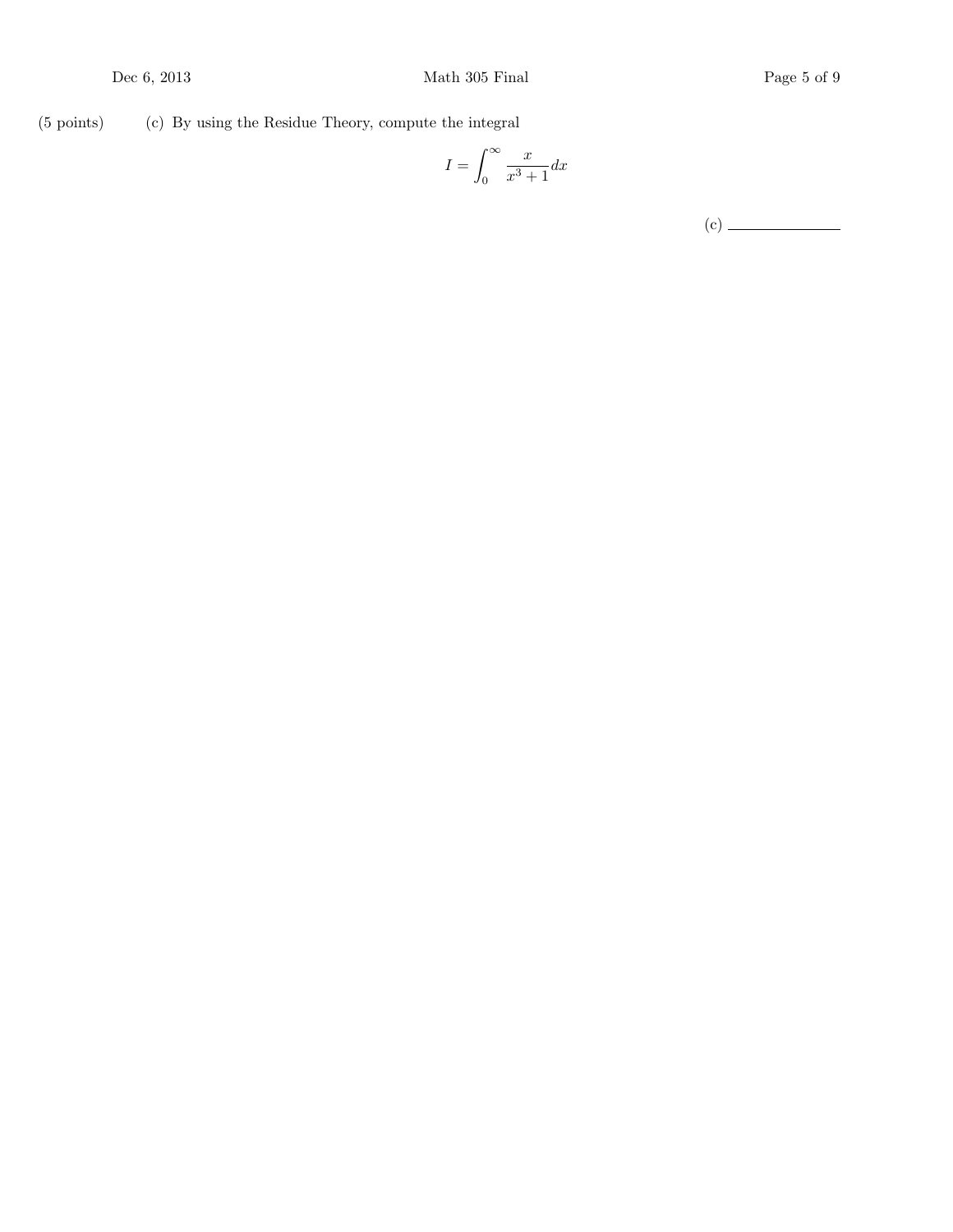(7 points) (d) The value of the integral  $\int_0^{\pi}$  $cos(x-i)$  $\frac{\cos(x-i)}{\sin(x+i)}dx$  is

 $(d) \begin{tabular}{c} \hline \rule[1mm]{1mm}{1.2mm} \multicolumn{3}{c}{} & \multicolumn{3}{c}{} \multicolumn{3}{c}{} \multicolumn{3}{c}{} \multicolumn{3}{c}{} \multicolumn{3}{c}{} \multicolumn{3}{c}{} \multicolumn{3}{c}{} \multicolumn{3}{c}{} \multicolumn{3}{c}{} \multicolumn{3}{c}{} \multicolumn{3}{c}{} \multicolumn{3}{c}{} \multicolumn{3}{c}{} \multicolumn{3}{c}{} \multicolumn{3}{c}{} \multicolumn{3}{c}{} \multicolumn{3}{c}{} \multicolumn{3}{c}{} \mult$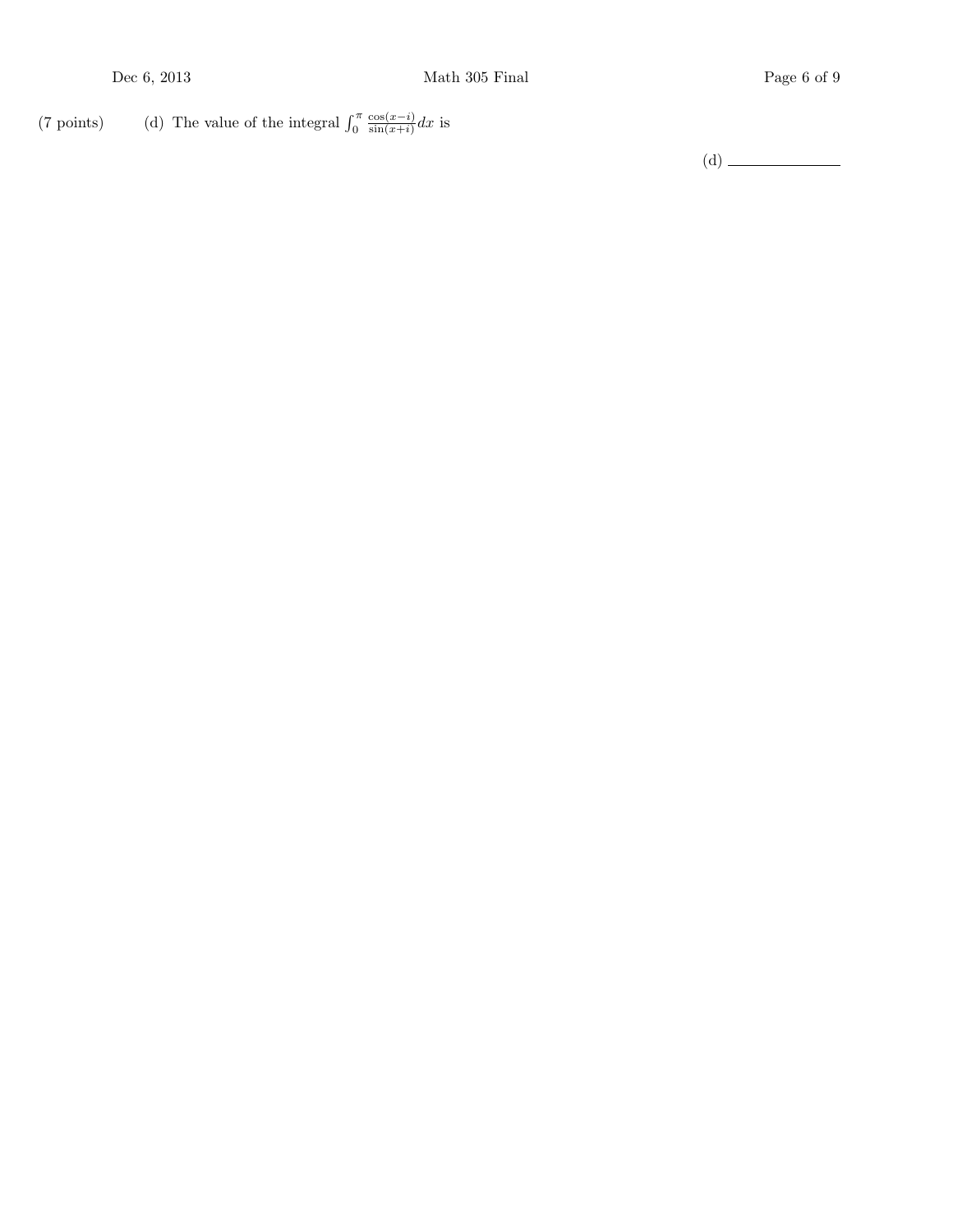- (14 points) 3. By using the Residue Theory, compute the following integrals. You must explain clearly which theorems you are using and justify all your estimates.
- (7 points) Compute (a)

$$
I = P.V. \int_0^\infty \frac{(1 - \cos x)^2}{x^4} dx.
$$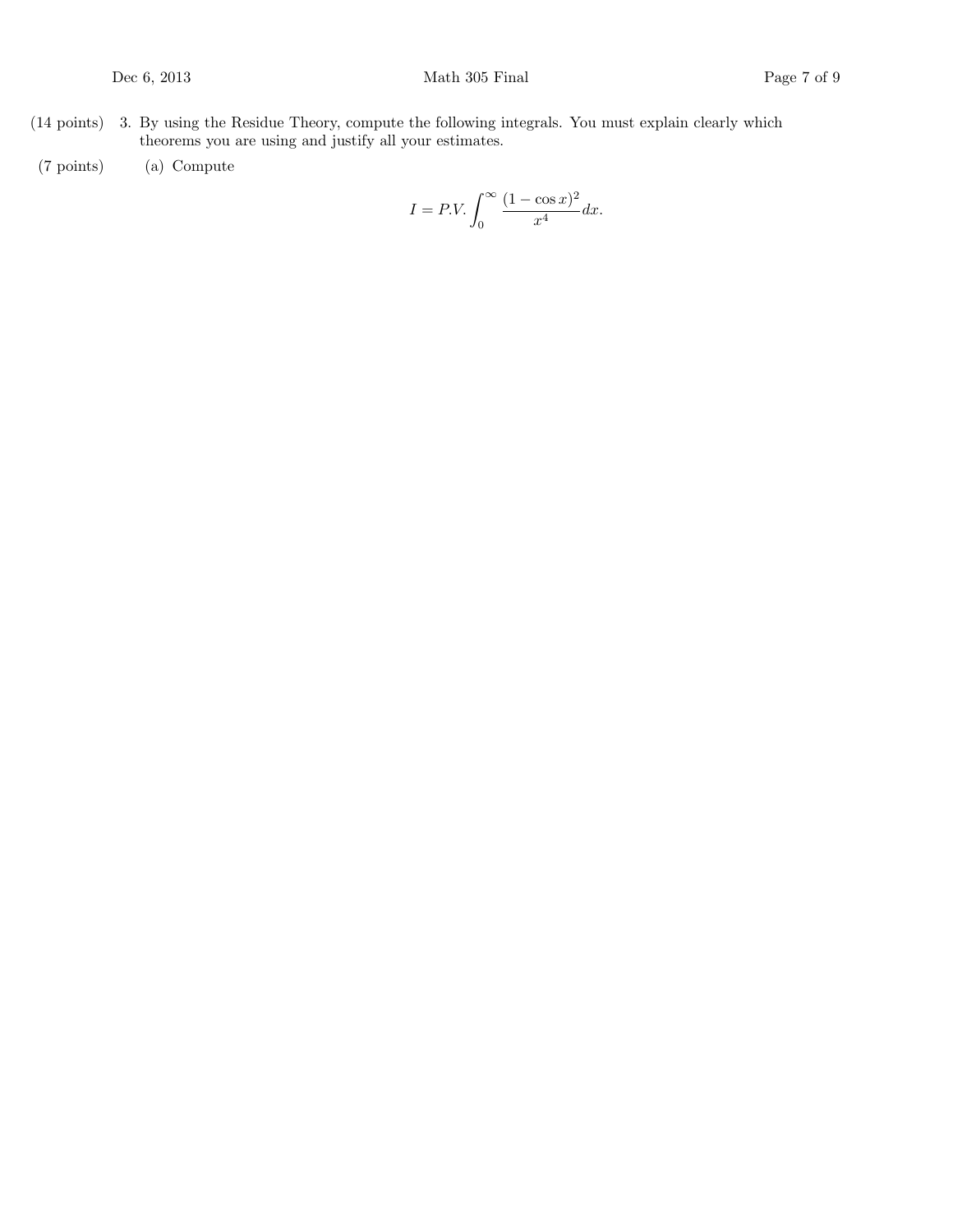(7 points) (b) Let  $0 < \lambda < 1$ . Compute

$$
I = \int_0^\infty \frac{1}{x^{\lambda}(x+1)(x+4)} dx.
$$